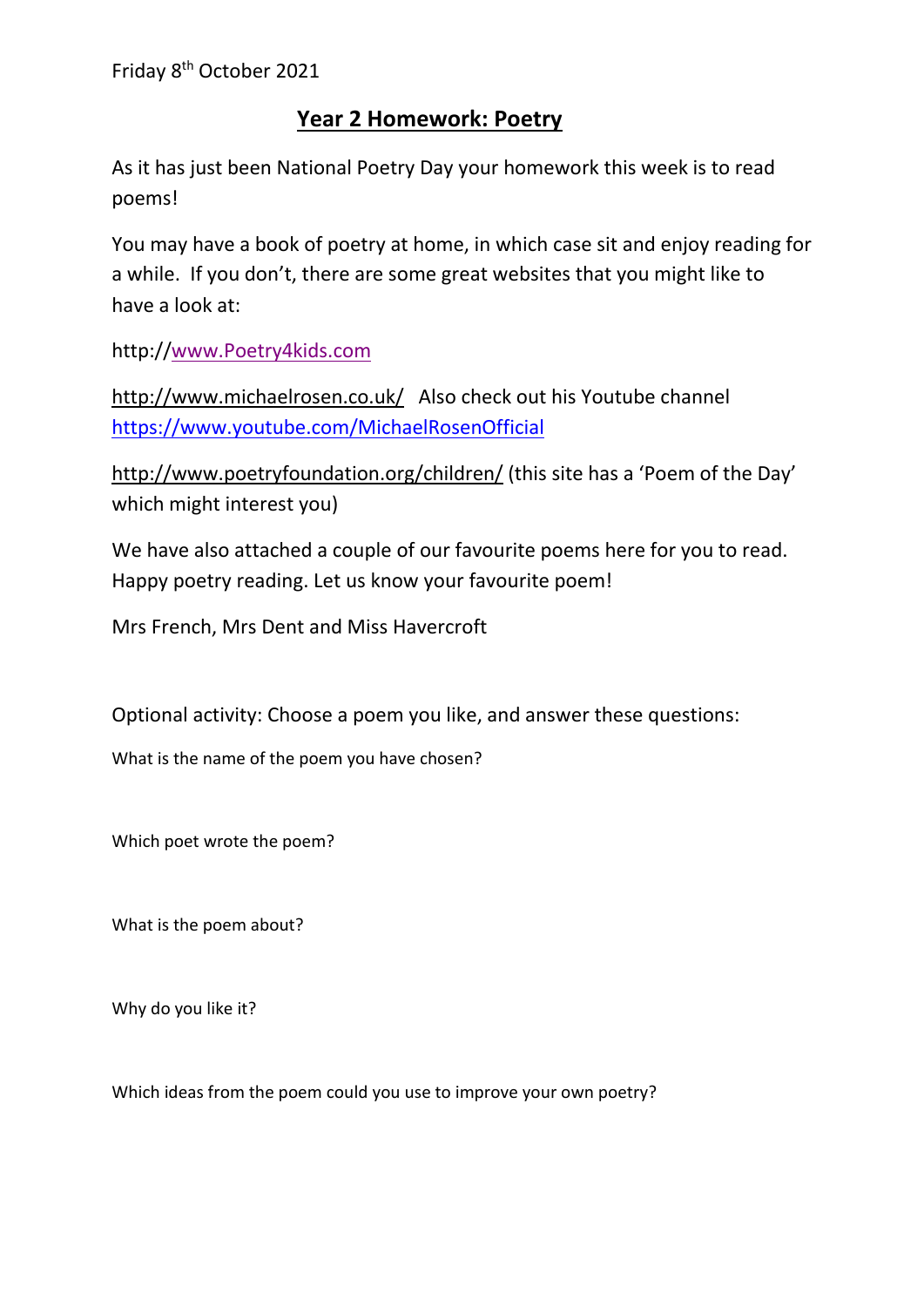| <b>Please Mrs Butler</b>              |
|---------------------------------------|
| <b>Please Mrs Butler</b>              |
| This boy Derek Drew                   |
| Keeps copying my work, Miss.          |
| What shall I do?                      |
| Go and sit in the hall, dear.         |
| Go and sit in the sink.               |
| Take your books on the roof, my lamb. |
| Do whatever you think.                |
| <b>Please Mrs Butler</b>              |
| This boy Derek Drew                   |
| Keeps taking my rubber, Miss.         |
| What shall I do?                      |
| Keep it in your hand, dear.           |
| Hide it up your vest.                 |
| Swallow it if you like, love.         |
| Do what you think best.               |
| <b>Please Mrs Butler</b>              |
| This boy Derek Drew                   |
| Keeps calling me rude names, Miss.    |
| What shall I do?                      |
| Lock yourself in the cupboard, dear.  |
| Run away to sea.                      |
| Do whatever you can, my flower.       |
| But don't ask me!                     |
| <b>Allan Ahlberg</b>                  |

Dete

None